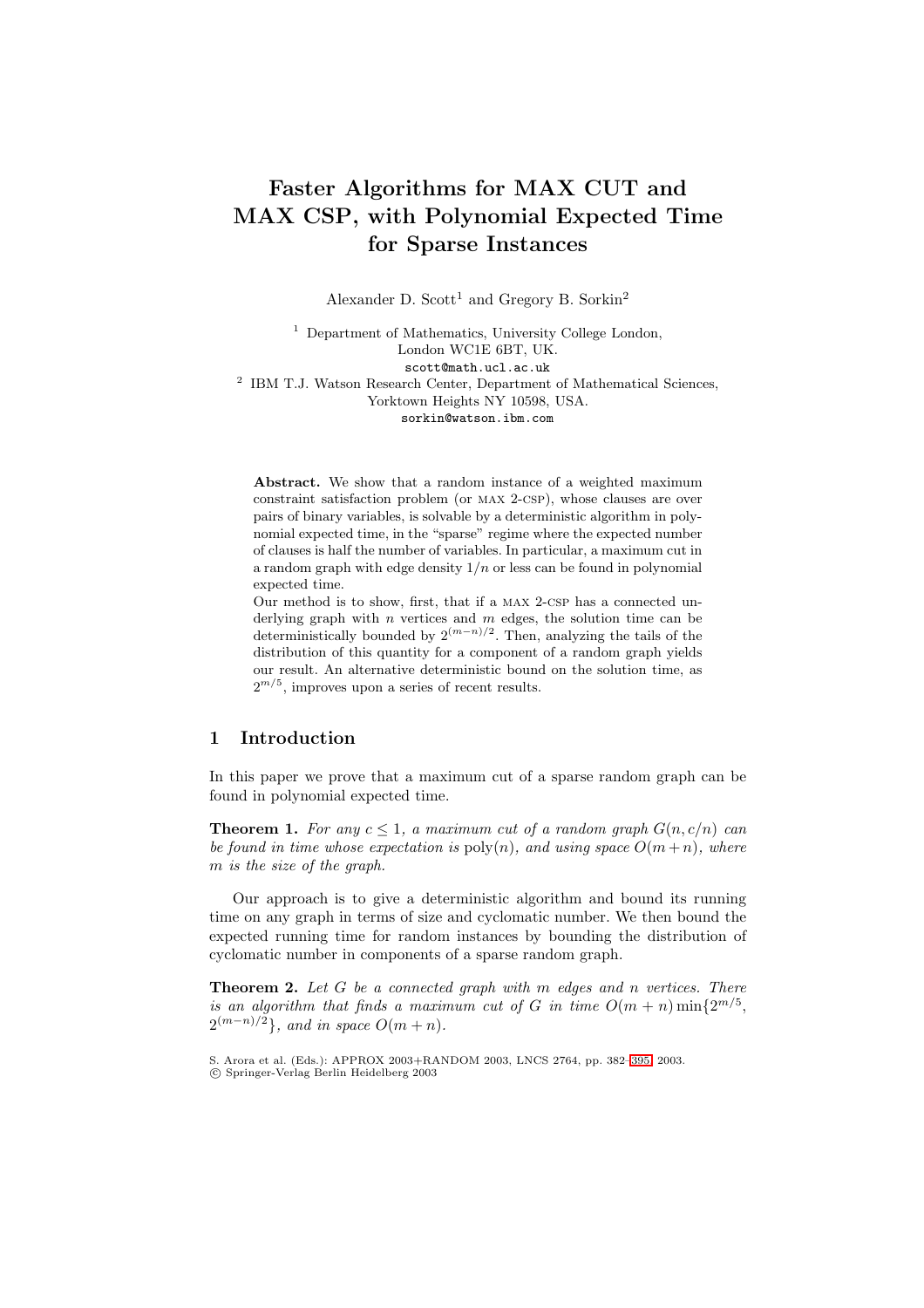We remark that the bound in Theorem [2](#page-0-0) is of independent interest, and improves on previous algorithms giving bounds of  $2^{m/4}$  poly $(m+n)$  [\[KF02\]](#page-13-0) and  $2^{m/3}$  poly $(m+n)$  [\[GHNR\]](#page-13-1).

In fact, the algorithm employs several local reductions that take us outside the class of MAX CUT problems. We therefore work with the larger class MAX 2-csp of weighted maximum constraint satisfaction problems consisting of constraints on pairs (and singletons) of variables, where each variable may take two values. Theorems [1](#page-0-1) and [2](#page-0-0) are then special cases of the more general Theorems [3](#page-3-0) and [5](#page-6-0) below.

## **1.1 Context**

Our results are particularly interesting in the context of phase transitions for various maximum constraint-satisfaction problems. Since the technicalities are not relevant to our result, but only help to put it into context, we will be informal. It is well known that a random 2-SAT formula with density  $c < 1$  (where the number of clauses is c times the number of variables) is satisfiable with probability tending to 1, as the number n of variables tends to infinity, while for  $c > 1$ , the probability of satisfiability tends to 0 as  $n \to \infty$  [\[CR92,](#page-13-2) [Goe96,](#page-13-3) FdIV92]; for more detailed results, see  $[BBC + 01]$  $[BBC + 01]$ . More recently, MAX 2-SAT has been shown to exhibit similar behavior, so for  $c < 1$ , only an expected  $\Theta(1/n)$  clauses go unsatisfied, while for  $c > 1$ ,  $\Theta(n)$  clauses are unsatisfied [\[CGHS03,](#page-13-5) [CGHS\]](#page-12-2).

For a random graph  $G(n, c/n)$ , with  $c < 1$  the graph almost surely consists solely of small trees and unicyclic components, while for  $c > 1$ , it almost surely contains a "giant", complex component, of order  $\Theta(n)$  [\[Bol01\]](#page-12-3). Again, [\[CGHS\]](#page-12-2) proves the related facts that in a maximum cut of such a graph, for  $c < 1$  only an expected  $\Theta(1)$  edges fail to be cut, while for  $c > 1$  it is  $\Theta(n)$ .

Theorem [3](#page-3-0) is concerned with algorithms that run in polynomial expected time. Results on coloring random graphs in polynomial expected time can be found in  $[KV02, COMS, TCO03]$  $[KV02, COMS, TCO03]$  $[KV02, COMS, TCO03]$ . For both MAX CUT and MAX 2-SAT, it seems likely that the mostly-satisfiable (or mostly-cuttable) sparse instances are algorithmically easy, while the not-so-satisfiable dense instances are algorithmically hard. While, as far as we are aware, little is known about the hardness of dense instances, our results here confirm that not only are typical sparse MAX CUT instances easy, but even the atypical ones can be accommodated in polynomial expected time; see the Conclusions for further discussion.

## **1.2 Outline of Proof**

Our proof of Theorem [3](#page-3-0) has a few main parts. Since the maximum cut of a graph is the combination of maximum cuts of each of its connected components, it suffices to bound the expected time to partition the component containing a fixed vertex.

In Theorem [5](#page-6-0) we show that Algorithm A's running time on a component is bounded by a function of the component's cyclomatic number, the number of edges less the number of vertices plus one. For brevity we will call this the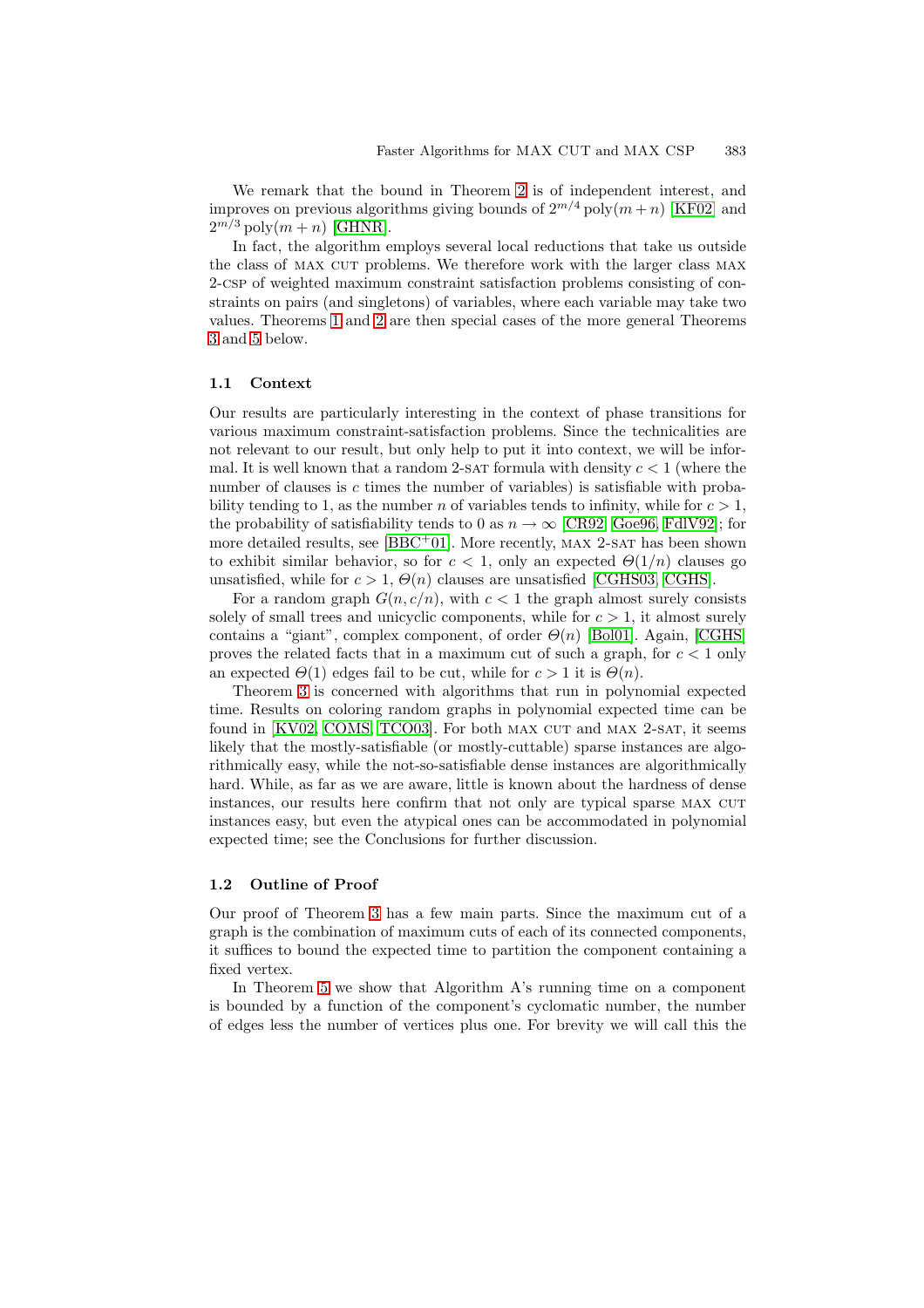"excess" (a slight abuse of the standard meaning, which is just edges minus vertices). Theorem [5](#page-6-0) also gives a  $2^{m/5}$  poly $(m+n)$  bound on the running time.

In the randomized setting, Lemma [8](#page-9-0) provides a bound on the exponential moments of the excess of a component. It does so by "exploring" the component as a branching process, dominating it with a similar process, and analyzing the latter as a random walk. This gives stochastic bounds on the component order  $u$  and, conditioned upon  $u$ , the "width"  $w$  (to be defined later); the excess is easily stochastically bounded in terms of u and w.

Finally, we combine the running times, which are exponentially large in the excess, with the exponentially small large-deviation bounds on the excess, to show that Algorithm A runs in polynomial expected time.

## **2 Solving a Maximum Constraint-Satisfaction Instance**

We begin by defining a class of weighted maximum constraint satisfaction prob-lems, or MAX CSPs, generalizing MAX CUT, and (in Theorem [5\)](#page-6-0) bounding their running time in terms of parameters of an instance.

## **2.1 Weighted Maximum Constraint-Satisfaction Problems**

We may think of MAX CUT as a MAX CSP in which the constraints simply prefer opposite "colors" on the endpoints of each edge, and all constraints have the same "weight". We generalize this not only for the sake of a more general result but because we need to: intermediate steps of Algorithm A, applied to a max cut instance, generate instances of more general type.

For our purposes, a general instance of a (weighted) max 2-csp consists of a graph  $G = (V, E)$ , and a score function consisting of: a sum of "monadic constraint" scores of each vertex and its color, "dyadic" scores of each edge and the pair of colors at its endpoints, and (for notational convenience) a single "niladic" score (a constant). Specifically, there is a (niladic) score  $s_0$ ; for each  $x \in V$  (monad) there is a pair of scores  $s_R^x, s_B^x$  corresponding to the two ways that the vertex could be colored; and for each edge  $e = \{x, y\} \in E$  (dyad) there is a 4-tuple of scores  $s_{BB}^{xy}, s_{BB}^{xy}, s_{RR}^{xy}$  corresponding to the four ways that the edge could be colored, and the score of a coloring  $\phi: V \to \{R, B\}$  is

$$
S(\phi) := s_0 + \sum_{x \in V} s^x_{\phi(x)} + \sum_{\{x,y\} \in E} s^{xy}_{\phi(x)\phi(y)}.
$$

(Note that for any  $C, D \in \{R, B\}$ ,  $s_{CD}^{xy}$  and  $s_{DC}^{yx}$  refer to the same score, and thus must be equal.) Let S refer to the full collection of scores  $s_C^x$  and  $s_{CD}^{xy}$  as above. Then  $\text{MAX}(V, E, S)$  is the computational problem of finding a coloring  $\phi$ achieving max<sub>φ</sub> $S(\phi)$ .

As one quick example, MAX 2-SAT is such a MAX CSP. Using colors T (true) and F (false), a SAT constraint  $\overline{X} \vee Y$  is modelled as a dyadic constraint mapping  $(T, F)$  to score 0 (unsatisfied) and any other coloring to score 1 (satisfied).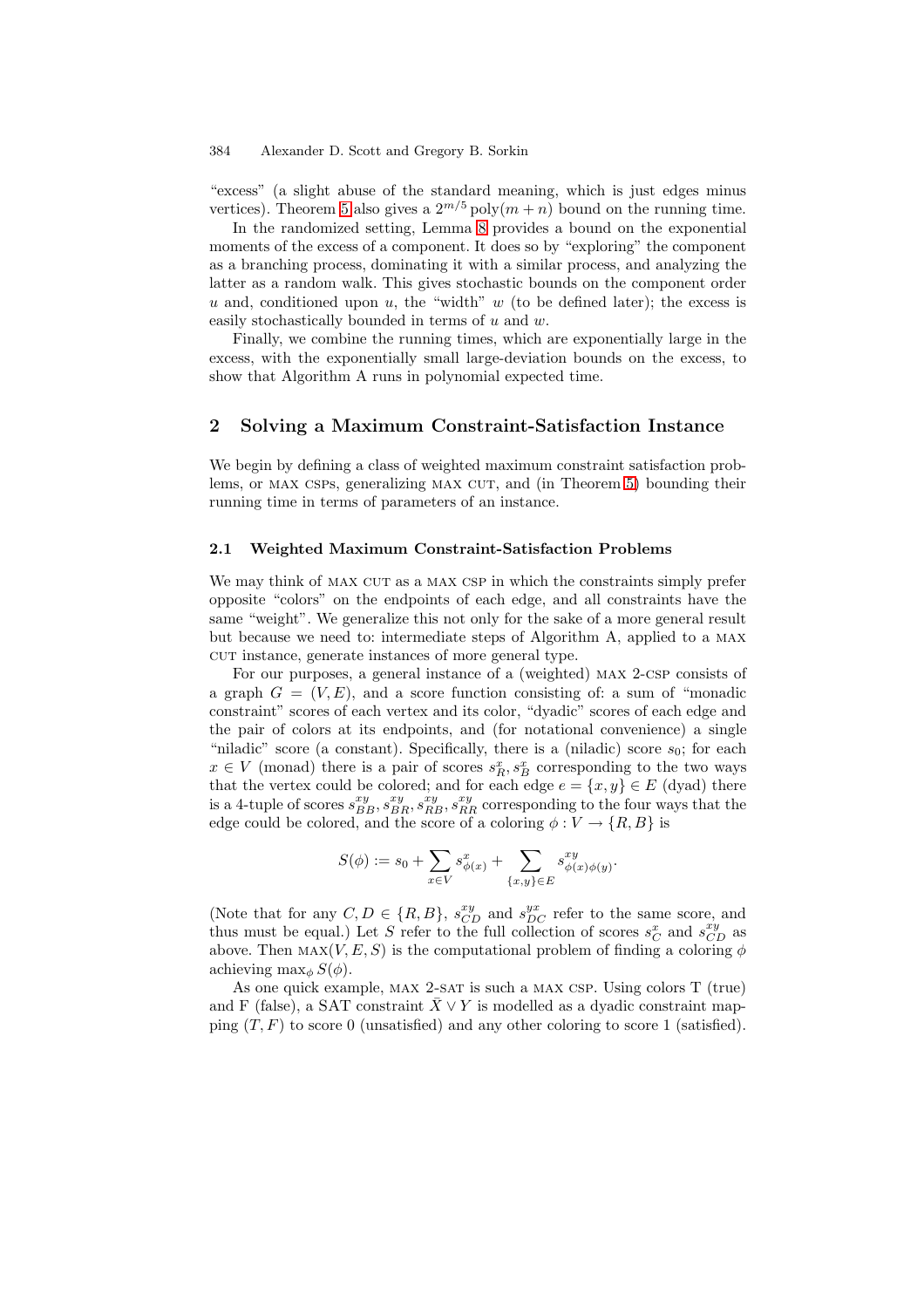Another example is MAX DICUT, the problem of partitioning a directed graph to maximize the number of edges passing from the left side to the right.

<span id="page-3-0"></span>Our main result is that a weighted MAX 2-CSP on a random graph  $G(n, c/n)$ ,  $c < 1$ , can be solved in polynomial expected time, per the following theorem.

**Theorem 3.** For any  $c \leq 1$  and any n, let  $G(n, c/n)$  be a random graph, and *let* (G, S) *be any weighted* max *2-*csp *instance over this graph. Then* (G, S) *can be solved exactly in expected time*  $\text{poly}(n)$ *, and in space*  $O(m + n)$ *.* 

## **2.2 Algorithm A**

In this section we give an algorithm for solving instances of weighted max 2 csp. The algorithm will use 3 types of reductions. We begin by defining these reductions. We then show how the algorithm fixes a sequence in which to apply the reductions by looking at the underlying graph of the csp. This sequence defines a tree of csps, which can be solved bottom-up to solve the original csp. Finally, we bound the algorithm's time and space requirements.

**Reductions** The first two reductions each produce equivalent problems with fewer vertices, while the third produces a pair of problems, both with fewer vertices, one of which is equivalent to the original problem.

**Reduction I** Let y be a vertex of degree 1, with neighbor x. Reducing  $(V, E, S)$ on y results in a new problem  $(V', E', S')$  with  $V' = V \setminus y$  and  $E' = E \setminus xy$ . S' is the restriction of S to V' and E', except that for  $C, D \in \{R, B\}$  we set

$$
s_C^{\prime x} = s_C^x + \max_D \{ s_{CD}^{xy} + s_D^y \},\,
$$

i.e., we set

$$
s'^{x}_{R} = s^{x}_{R} + \max\{s^{xy}_{RR} + s^{y}_{R}, s^{xy}_{RB} + s^{y}_{B}\}
$$
  

$$
s'^{x}_{B} = s^{x}_{B} + \max\{s^{xy}_{BB} + s^{y}_{B}, s^{xy}_{BR} + s^{y}_{R}\}.
$$

Note that any coloring  $\phi'$  of  $V'$  can be extended to a coloring of V in two ways, namely  $\phi_R$  and  $\phi_B$  (corresponding to the two colorings of x); and the defining property of the reduction is that  $S'(\phi') = \max\{S(\phi_R), S(\phi_B)\}.$ In particular,  $\max_{\phi'} S'(\phi') = \max_{\phi} S(\phi)$ , and an optimal coloring  $\phi'$  for the problem  $\text{MAX}(V', E', S')$  can be extended to an optimal coloring  $\phi$  for  $MAX(V, E, S)$ , in constant time.

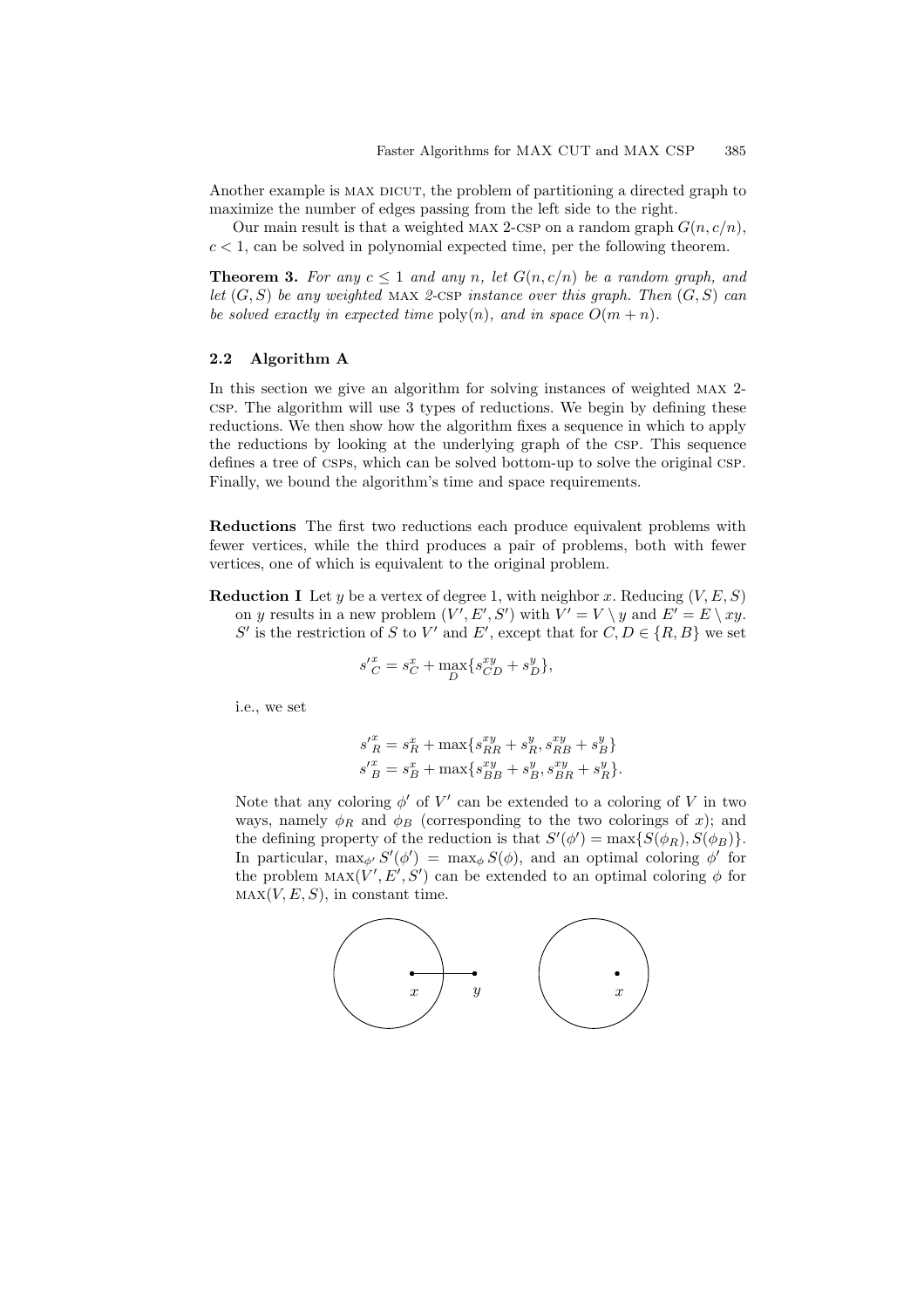**Reduction II** Let y be a vertex of degree 2, with neighbors x and z. Reducing  $(V, E, S)$  on y results in a new problem  $(V', E', S')$  with  $V' = V \setminus y$  and  $E' = (E \setminus \{xy, yz\}) \cup \{xz\}.$  S' is the restriction of S to V' and E', except that for  $C, D, E \in \{R, B\}$  we set

$$
s'_{CD}^{xz} = s_{CD}^{xz} + \max_{E} \{ s_{CE}^{xy} + s_{ED}^{yz} + s_E^y \}
$$

i.e., we set

$$
s'^{xz}_{RR} = s^{xz}_{RR} + \max\{s^{xy}_{RR} + s^{yz}_{RR} + s^{y}_{R}, s^{xy}_{RB} + s^{yz}_{BR} + s^{y}_{B}\}
$$
  
\n
$$
s'^{xz}_{RB} = s^{xz}_{RB} + \max\{s^{xy}_{RR} + s^{yz}_{RB} + s^{y}_{R}, s^{xy}_{RB} + s^{yz}_{BB} + s^{y}_{B}\}
$$
  
\n
$$
s'^{xz}_{BR} = s^{xz}_{BR} + \max\{s^{xy}_{BR} + s^{yz}_{RR} + s^{y}_{R}, s^{xy}_{BB} + s^{yz}_{BR} + s^{y}_{B}\}
$$
  
\n
$$
s'^{xz}_{BB} = s^{xz}_{BB} + \max\{s^{xy}_{BR} + s^{yz}_{RB} + s^{y}_{R}, s^{xy}_{BB} + s^{yz}_{BB} + s^{y}_{B}\},
$$

where our notation presumes that if xz was not an edge in E, then  $s_{CD}^{xz} = 0$ for all colors C and D. As in Reduction I, any coloring  $\phi'$  of V' can be extended to V in two ways,  $\phi_R$  and  $\phi_B$ , and S' picks out the larger of the two scores. Also as in Reduction I,  $\max_{\phi'} S'(\phi') = \max_{\phi} S(\phi)$ , and an optimal coloring  $\phi'$  for MAX $(V', E', S')$  can be extended to an optimal coloring  $\phi$  for  $\text{MAX}(V, E, S)$ , in constant time. (Note that neither multiple edges nor loops are created by this reduction, nor the next one.)



**Reduction III** Let y be a vertex of degree 3 or higher. Where reductions I and II each had a single reduction of  $(V, E, S)$  to  $(V', E', S')$ , here we define a pair of reductions of  $(V, E, R)$ , to  $(V', E', S^R)$  and  $(V', E', S^B)$ , corresponding to assigning the color R or B to y. We define  $V' = V \setminus y$ , and E' as the restriction of E to  $V \setminus y$ . For  $C, D, E \in \{R, B\}, S^C$  is the restriction of S to  $V \setminus y$ , except that we set

$$
(s^C)_0 = s_0 + s^y_C,
$$

and, for every neighbor  $x$  of  $y$ ,

$$
\left(s^C\right)^x_D = s^x_D + s^{xy}_{DE}.
$$

In other words,  $S^R$  is the restriction of S to  $V \setminus y$ , except that we set  $(s_0^C)$  =  $s_0 + s_C^y$  and, for every neighbor x of y,

$$
\begin{aligned} \left(s^R\right)^x_R&=s^x_R+s^{xy}_{RR}+s^y_R\\ \left(s^R\right)^x_B&=s^x_B+s^{xy}_{BR}+s^y_R. \end{aligned}
$$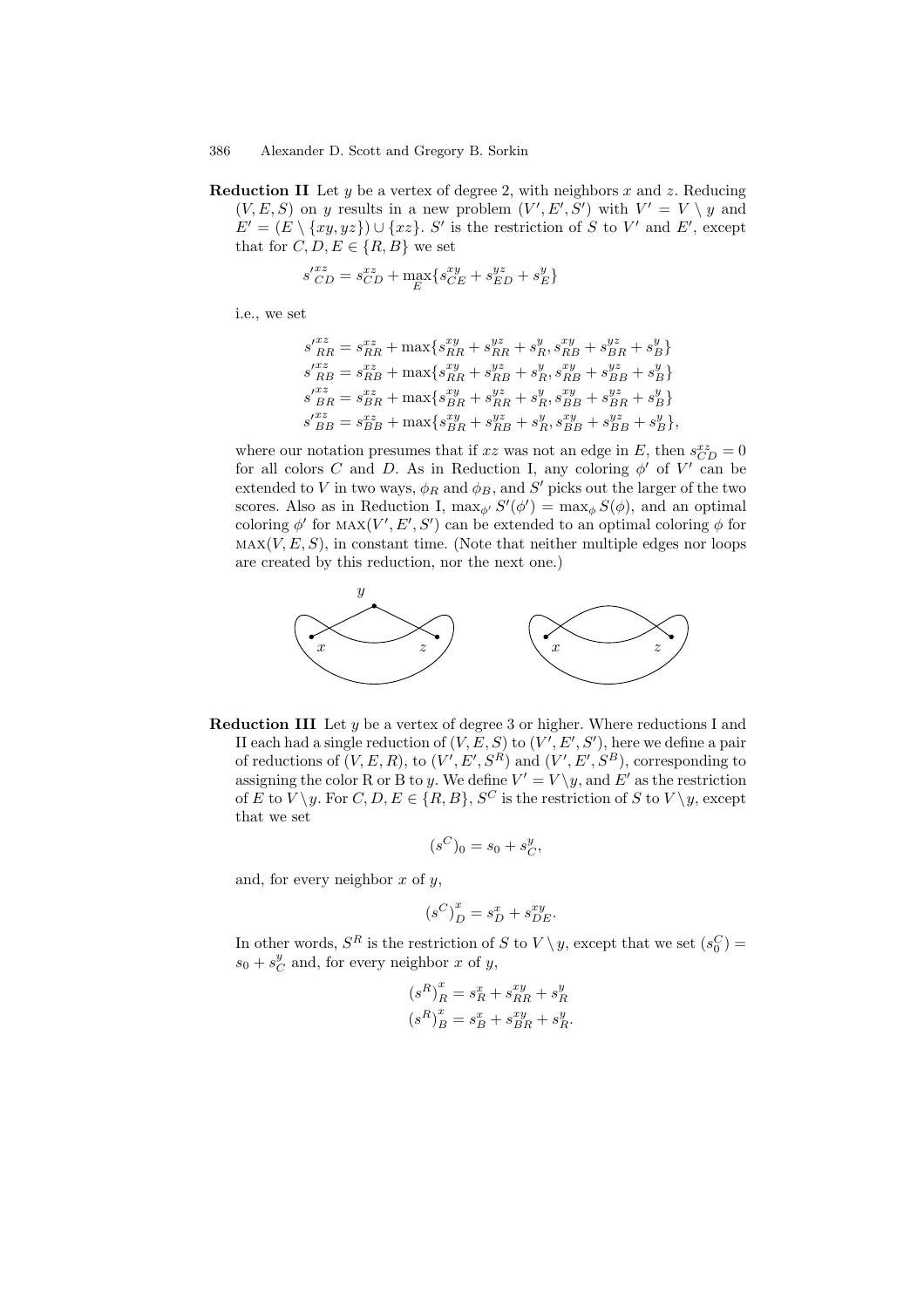Similarly  $S^B$  is given by  $(s^B)_0 = s_0 + s_B^y$  and, for every neighbor x of y,

$$
\begin{aligned} \left(s^B\right)^x_R &= s^x_R + s^{xy}_{RB} + s^y_B\\ \left(s^B\right)^x_B &= s^x_B + s^{xy}_{BB} + s^y_B. \end{aligned}
$$

As in the previous reductions, any coloring  $\phi'$  of  $V \setminus y$  can be extended to V in two ways,  $\phi_R$  and  $\phi_B$ , corresponding to the color given to y, and now (this is different!)  $S_R(\phi') = S(\phi_R)$  and  $S_B(\phi') = S(\phi_B)$ . Furthermore,

$$
\max \{ \max_{\phi'} S_R(\phi'), \max_{\phi'} S_B(\phi') \} = \max_{\phi} S(\phi),
$$

and an optimal coloring on the left can be extended to an optimal coloring on the right in time  $O(\deg(y))$ .



Defining Algorithm A in terms of these reductions is straightforward, and it should come as no surprise that the running time is polynomial in  $n$  and  $m$ , times 2 raised to the power of the number of times reduction III is employed. We now detail this.

**Setup Phase: Choosing a Sequence of Reductions** First, observe that the two problems generated by reduction III have different score sets, but the same underlying graph. Thus each of the three reductions, considering only the graphs and ignoring the scores, reduces a graph to a subgraph of smaller order.

Given an input graph  $G$  of order  $n$ , Algorithm A begins by constructing a sequence  $G_1, G_2, \ldots, G_i$ , of at most n graphs, where  $G_1 = G$  is the input graph, each subsequent graph is a reduction of its predecessor graph (ignoring scores), and the final graph  $G_i$  has no edges.

Specifically, with an ordering on the vertices of  $G$ : if  $G$  has minimum degree 1, apply reduction I to the first vertex of degree 1; if  $G$  has minimum degree 2, apply reduction II to the first vertex of degree 2; and otherwise, apply reduction III to the first vertex of maximum degree.

The precise running time of this setup procedure clearly depends on the data structures employed, but it is clearly polynomial. Maintaining a list of vertices of each degree, and the neighbors of each vertex, and storing only the changes at each step rather than the new graph, the time can be limited to  $O(n+m)$  in the RAM model (where the length of an integer's binary representation is ignored).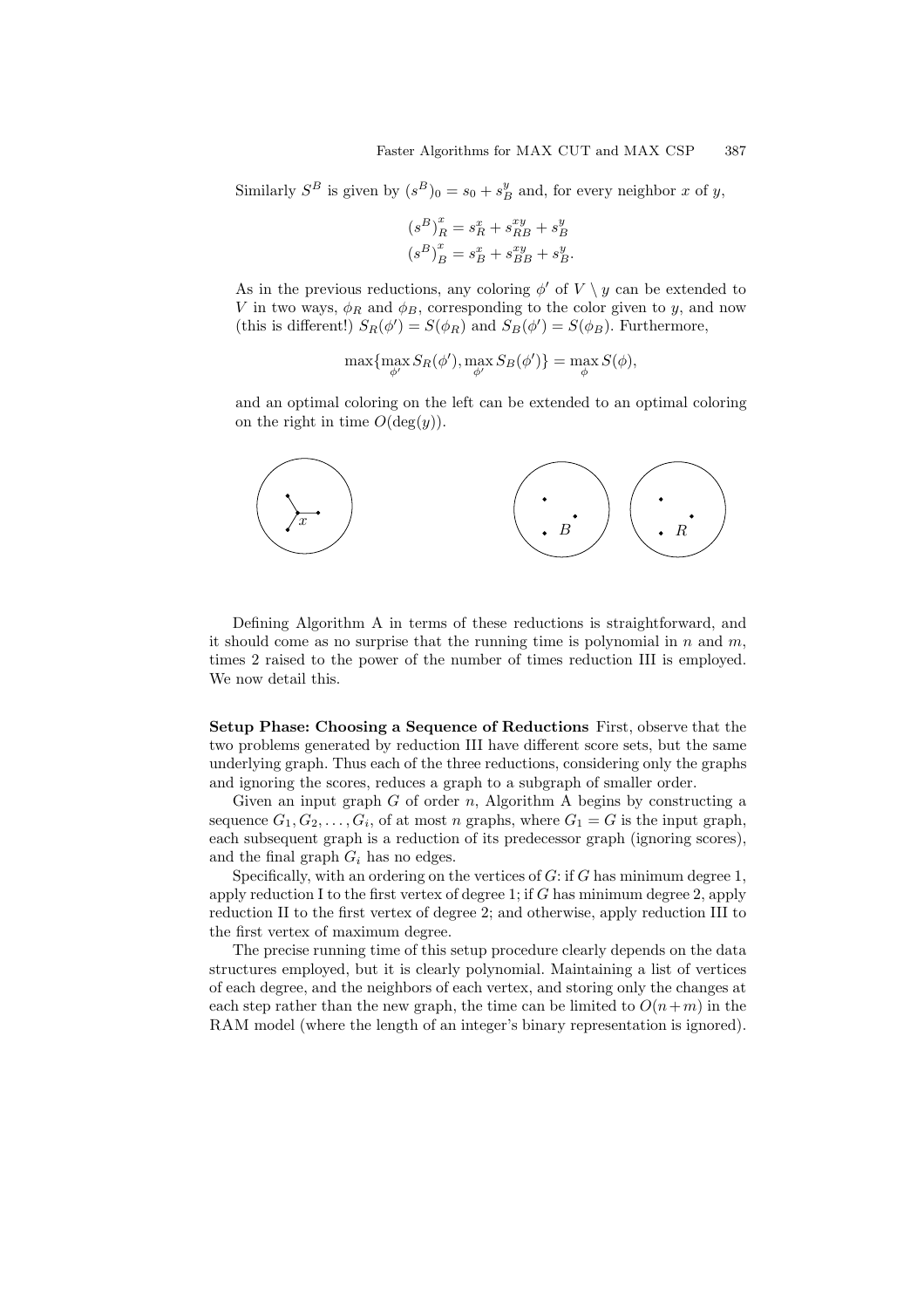**Solving the Tree of csps** The sequence of graphs, along with another sequence specifying one binary value for each type-III reduction, determines a sequence of csps; the collection of all  $2<sup>r</sup>$  binary sequences (where r is the number of type-III reductions) naturally defines a tree of CSPs, having depth  $i$  (we generate a child even for type-I and -II reductions) and  $2<sup>r</sup>$  leaves (each type-III reduction producing 2 children for each csp in the current generation). Given an optimal solution to a CSP's child/children, an optimal solution to the CSP can be found by trying both extensions to the vertex "y", in time  $O(\deg(y))$ .

Starting from the leaf problems, and propagating their solutions upwards, solves the original problem.

**Analysis** The foregoing procedure runs in time  $O(m+n)2^r$ . Moreover, the tree can be stored and traversed implicitly, as a path with nodes corresponding to the graph reductions, and at each type-III node a state corresponding to which of the two reductions is currently being explored, yielding a space bound of  $O(m + n)$ . Thus we have the following lemma.

<span id="page-6-1"></span>**Lemma 4.** *Given a weighted* max *2-*csp *whose underlying graph* G *is connected, and an order on the vertices of* G*, Algorithm A returns an optimal solution in time*  $O(m+n)2^r$  *and space*  $O(m+n)$ *, where*  $r(G)$  *is the (orderdependent) number of type-III reductions taken for* G*.*

## **3 Parametric Complexity**

<span id="page-6-0"></span>The following theorem bounds the running time of Algorithm A in terms of parameters of the graph underlying the csp.

**Theorem 5.** *Given a weighted* max *2-*csp *whose underlying graph* G *is connected, has order n, size m, and excess*  $\kappa = m - n$ *, Algorithm A returns an optimal solution in time*  $O(m+n)2^{\min\{m/5,\kappa/2\}}$ .

We remark that to prove our expected-time result (Theorem [3\)](#page-3-0), we use only the  $2^{\kappa/2}$  bound. However, the  $2^{m/5}O(m+n)$  bound, for arbitrary MAX 2-CSPs, is of independent interest. For MAX CUT it improves on the  $2^{m/4}$  poly $(m+n)$  of [\[KF02\]](#page-13-0), and for MAX 2-SAT it matches the  $2^{m/5}$  poly $(m + n)$  bound of [\[GHNR\]](#page-13-1) (which also gave a  $2^{m/3}$  poly $(m+n)$  bound for MAX CUT). These works also used algorithms based on reductions.

In light of Lemma [4,](#page-6-1) it suffices to prove that (for any order on the vertices of G), the number of type-III reduction steps  $r(G)$  is bounded by both  $m/5$  and  $\kappa/2$ . These two claims are proved in the following two subsections.

#### **3.1 Bounding in Terms of Excess**

**Claim 6.** *For a connected graph* G *with excess* κ*, the number of type-III reduction steps of Algorithm A is*  $r \leq \max\{0, \kappa/2\}.$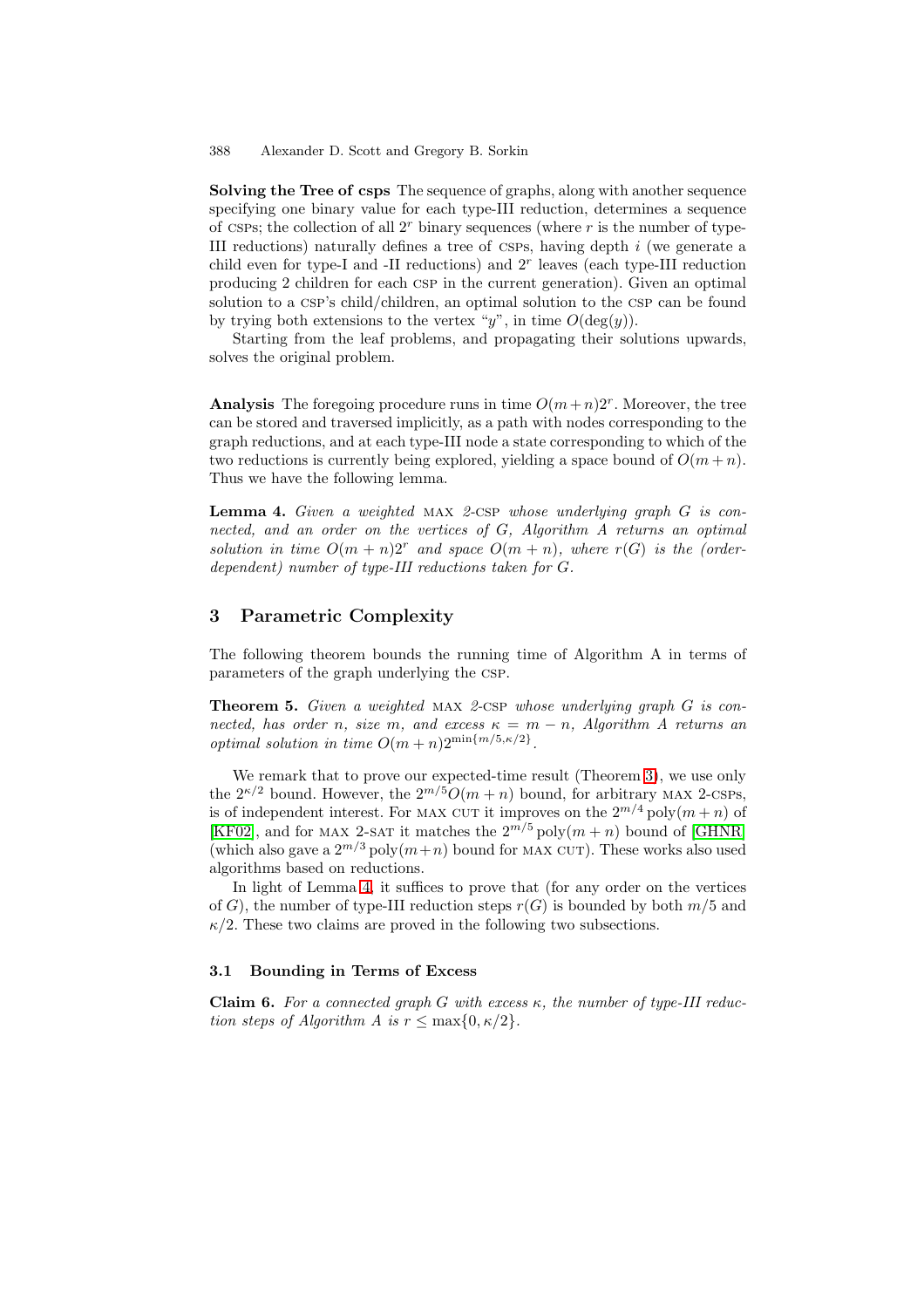*Proof.* The proof is by induction on the order of G. If G has excess 0 (it is unicyclic) or excess  $-1$  (it is a tree), then type-I and -II reductions destroy all its edges, so  $r = 0$ .

Otherwise, the first type-III reduction reduces the number of edges by at least 3 and the number of vertices by exactly 1, thus reducing the excess to  $\kappa' \leq \kappa - 2$ . If G' has components  $G'_1, \ldots, G'_I$ , then  $r(G) = 1 + \sum_i r(G'_i)$ . Given that we applied a type-III reduction, G had minimum degree  $\geq$  3, so G' has minimum degree  $\geq 2$ . Thus each component  $G'_{i}$  has minimum degree  $\geq 2$ , and so excess  $\kappa'_i \geq 0$ . Then, by induction,  $r(G) = 1 + \sum_i r(G'_i) \leq 1 + \sum_i \kappa'_i/2 \leq$  $1 + \kappa'/2 \leq \kappa/2$ . Note that the inductive step  $r(G_i') \leq \kappa'_i/2$  used the fact that  $\kappa_i' \geq 0$ .  $i' \geq 0.$ 

## **3.2 Bounding in Terms of Size**

**Claim 7.** *For a graph* G *with* m *edges, the number of type-III reduction steps of Algorithm A is at most* m/5*.*

*Proof.* Since type-I and type-II steps cannot increase the number of edges, it is enough to show that each type-III step, on average, reduces the number of edges by 5 or more. As long as the maximum degree is  $d \geq 5$  this is clear, since each type-III reduction immediately destroys  $d$  edges. Thus it suffices to consider graphs of maximum degree  $d \leq 4$ ; since the reductions never increase the degree of any vertex, the maximum degree will then remain at most 4.

Given a graph of maximum degree at most 4, suppose that Algorithm A performs  $r$  type-III reduction steps, consisting of  $r_3$  reductions on vertices of degree 3, and  $r_4^k$  reductions on vertices of degree 4 having  $k$  neighbors of degree 3 and r−k neighbors of degree 4. (If a neighbor had degree more than 4 we should have chosen it in preference to y; degree 2 or less and we should have applied a type-I or -II reduction instead.)

How many edges are destroyed by the  $r = r_3 + \sum_{k=0}^{r} r_4^k$  type-III reductions? Each " $r_3$ -reduction" deletes the 3 edges incident on  $y$ , each of which went to a vertex also of degree 3 (4 or more and we would have chosen it in preference to y, 2 or less and we would have applied a type-I or -II reduction), changing their degrees to 2 and subjecting each to a type-II reduction, and so destroying 3 more edges. (A type-II reduction destroys edges yx and yz, and if edge xz was not previously present it creates it, thus reducing the number of edges by at least 1, and possibly 2.) Similarly, each  $\lq\lq r_4^k$  reduction", on a degree-4 vertex adjacent to  $k$  degree-3 vertices, along with the  $k$  type-II reductions it sets up, destroys  $4 + k$  edges. Thus the average number of edges destroyed per step is at least

<span id="page-7-0"></span>
$$
\frac{6r_3 + \sum_{k=0}^4 (4+k)r_4^k}{r_3 + \sum_{k=0}^4 r_4^k}.
$$
\n(1)

Clearly this ratio is at least 5 unless the value of  $r_4^0$  can be made large, but we now show that the  $r_4^k$  values must satisfy an additional condition which effectively prohibits this.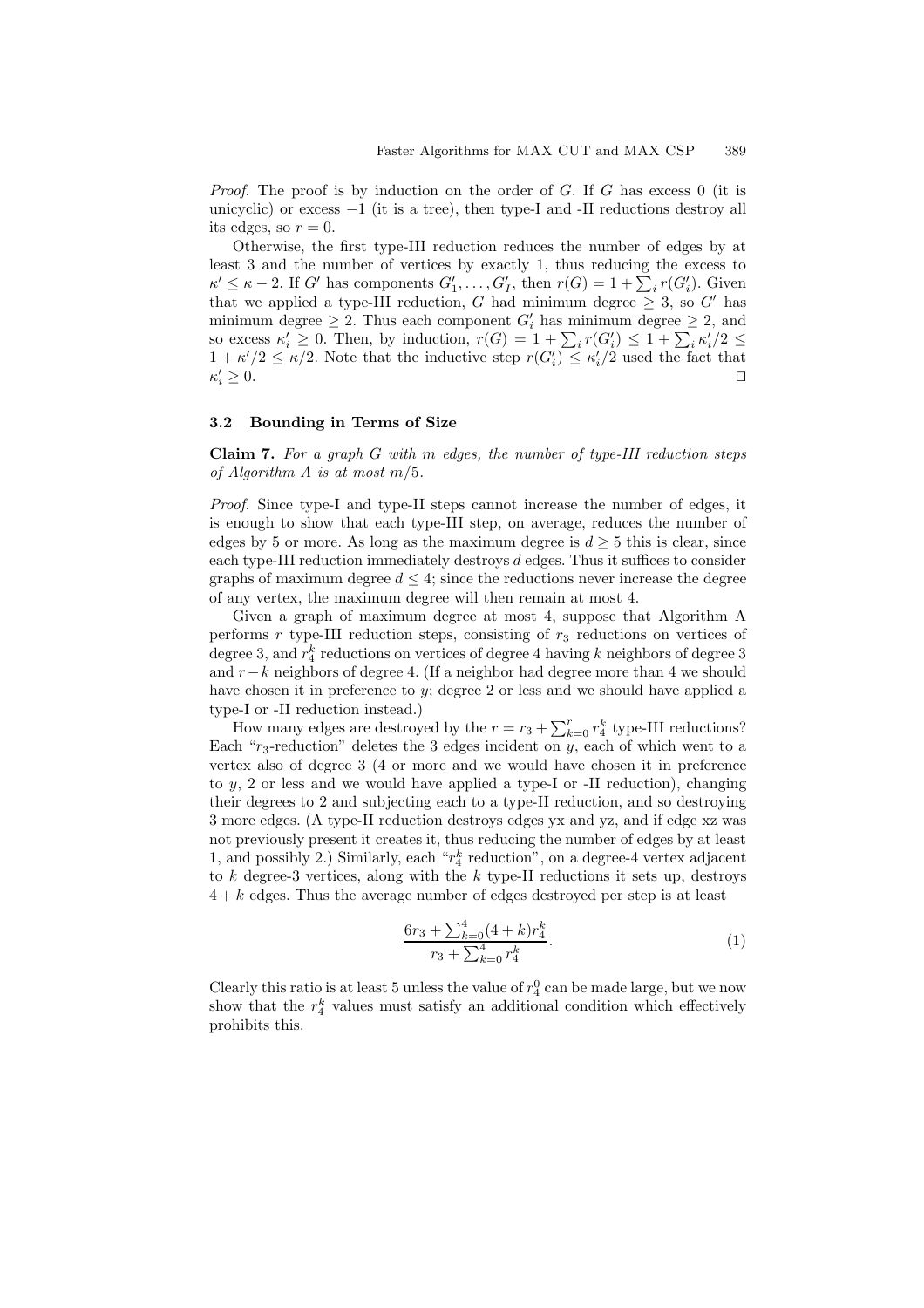Note that each  $r_3$ -reduction decreases the number of degree-3 vertices by 4 (itself and its 3 neighbors), while each  $r_4^k$ -reduction decreases it by  $2k-4$  (destroying k degree-3 neighbors, but also turning  $4-k$  old degree-4 neighbors into new degree-3 vertices). Type-I and -II reductions do not affect the number of degree-3 vertices. Since the number of degree-3 vertices is initially non-negative, and finally 0, the decrease must be non-negative, i.e.,

<span id="page-8-0"></span>
$$
\sum_{k} r_4^k (2k - 4) + 4r_3 \ge 0.
$$
 (2)

Subject to the constraint given by [\(2\)](#page-8-0), how small can the ratio [\(1\)](#page-7-0) be? To be (slightly) pessimistic, we may let the values  $r_3$  and  $r_4^k$  range over the nonnegative reals. Multiplying the set of values by any constant affects neither the constraint nor the ratio, so without loss of generality we may set the denominator of [\(1\)](#page-7-0) to 1. That is, we add a constraint

<span id="page-8-2"></span>
$$
r_3 + \sum r_4^k = 1,\t\t(3)
$$

and minimize

<span id="page-8-1"></span>
$$
6r_3 + \sum_{k=0}^{4} (4+k)r_4^k.
$$
 (4)

This is simply a linear program (LP) with objective function [\(4\)](#page-8-1) and the two constraints [\(2\)](#page-8-0) and [\(3\)](#page-8-2). The LP's optimal objective value is 5, and the LP dual solution of  $(\frac{1}{4}, 5)$  establishes 5 as a lower bound. That is, adding  $\frac{1}{4}$  times constraint  $(2)$  to 5 times constraint  $(3)$  gives

$$
\frac{1}{4}\left(\sum (2k-4)r_4^k + 4r_3\right) + 5\left(r_3 + \sum r_4^k\right) = 6r_3 + \sum (4+k/2)r_4^k \ge 5,
$$

so [\(4\)](#page-8-1), which is  $6r_3 + \sum (4+k)r_4^k$ , must be at least this large.

This establishes that the number of edges destroyed by type-III reductions is at least 5 times the number of such reductions, concluding the proof.  $\Box$ 

We note that the upper bound of  $m/5$  is achievable; that is,  $m/5$  type-III reductions are needed by some graphs. An easy example is  $K_5$ , with 10 edges, reduced by two type-III reductions to  $K_4$  and  $K_3$ , the latter reduced to the empty graph by type-I and -II reductions.

## **4 Stochastic Size and Excess of a Random Graph**

We stochastically bound the excess  $\kappa$  of a component of a random graph G through a standard "exposure" process. Given a graph  $G$  and a vertex  $x_1$  in  $G$ , together with a linear order on the vertices of  $G$ , the exposure process finds a spanning tree of the component  $G_1$  of G that contains  $x_1$  and, in addition, counts the number of non-tree edges of  $G_1$  (i.e., calculates the excess).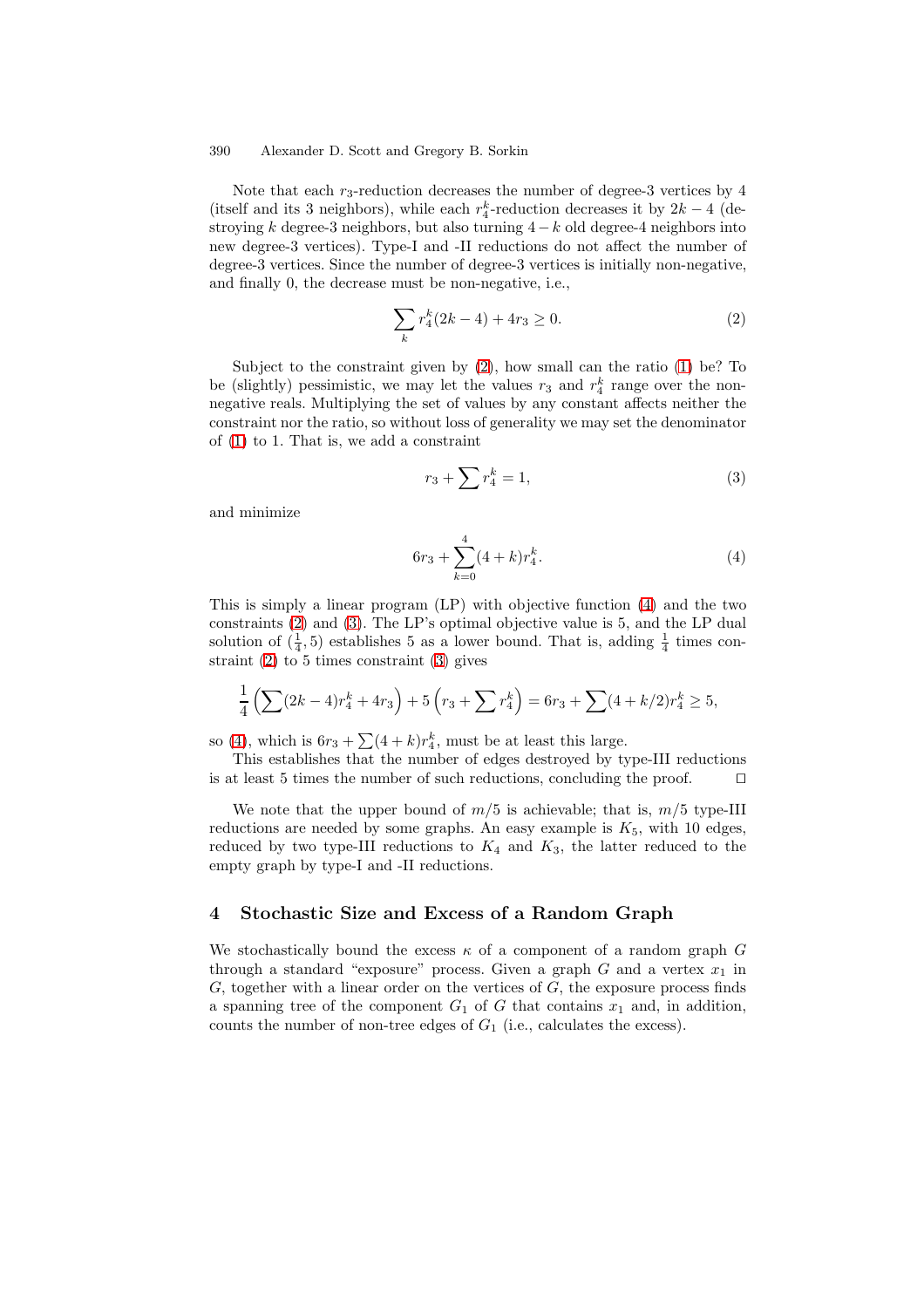At each step of the process, vertices are classified as "living", "dead", and "unexplored", beginning with just  $x_1$  living, and all other vertices unexplored. At the *i*th step, the process takes the earliest living vertex  $x_i$ . All edges from  $x_i$ to unexplored vertices are added to the spanning tree, and the number of nontree edges is increased by 1 for each edge from  $x_i$  to a living vertex. Unexplored vertices adjacent to  $x_i$  are then reclassified as living, and  $x_i$  is made dead. The process terminates when there are no live vertices.

Now suppose G is a random graph in  $\mathcal{G}(n, c/n)$ , with the vertices ordered at random. Let  $w(i)$  be the number of live vertices at the *i*th step and define the *width*  $w = \max w(i)$ . Let  $u = |G_1|$ , so that  $w(0) = 1$  and  $w(u) = 0$ . The number of non-tree edges uncovered in the ith step is binomially distributed as  $B(w(i) - 1, c/n)$ , and so, conditioning on u and  $w(1), \ldots, w(u)$ , the number of excess edges is distributed as  $B(\sum_{i=1}^u (w(i)-1), c/n)$ . Since  $\sum_{i=1}^u (w(i)-1) \le uw$ , the (conditioned, and therefore also the unconditioned) number of excess edges is dominated by the random variable  $B(uw, c/n)$ .

At the *i*th stage of the process, there are at most  $n - i$  unexplored vertices, and so the number of new live vertices is dominated by  $B(n-i,1/n)$ . Consider now a variant of the exposure process in which at each step we add enough special "red" vertices to bring the number of unexplored vertices to  $n - i$ . Let  $h(i)$  be the number of living vertices at the *i*th stage. Then  $h(0) = 1$ , and  $h(i)$ is distributed as  $h(i-1) + B(n-i, c/n) - 1$ . Let  $X = n \wedge \min\{t : h(t) = 0\}$  and  $H = \max_{i \leq X} h(i).$ 

By considering the second process as an extension of the first (and exploring the added vertices in the second process only when no other vertices remain), we obtain a coupling between the two processes such that  $u \leq X$  and  $w \leq H$ . Thus the excess of  $G_1$  is dominated by  $B(XH, 1/n)$ .

Since the running time of Algorithm A is at most  $\mathbb{E}(O(m+n)2^{\kappa/2})$ , it can be bounded by the quantity  $O(n^2) \mathbb{E}(\sqrt{2}^{(B(XH,1/n)})$ . It is useful to note that

$$
\mathbb{E}z^{B(n,p)} = \sum_{i=0}^{n} \binom{n}{i} z^i p^i (1-p)^{n-i} = (pz + (1-p))^n = (1+p(z-1))^n \le \exp(p(z-1)n).
$$

In particular,  $\mathbb{E}\sqrt{2}^{B(n,p)} \leq \exp((\sqrt{2}-1)np)$ . In the following, we therefore focus on bounding quantities of form  $Pr(X = x, H = h)$  exp( $(\sqrt{2} - 1) x h/n$ ).

<span id="page-9-0"></span>**Lemma 8.** *With*  $h(t)$  *the random process defined above, for all times*  $i = 1, 2, \ldots$ *parametrized as*  $\alpha n = i$ ,

<span id="page-9-2"></span><span id="page-9-1"></span>
$$
\Pr(h(\alpha n) \ge 0) \le \exp\left(-3\alpha^3 n/(24 - 8\alpha)\right). \tag{5}
$$

*Furthermore, for any height* h *parametrized as*  $h = \beta n$ *, with*  $\alpha^2/(8-4\alpha) \leq \beta \leq \alpha$ *,* 

$$
\Pr(\max_{t \le \alpha n} h(t) \ge \beta n \mid h(\alpha n) = 0) \le O(n^{3/2}) \exp\left(-\left(\beta - \frac{\alpha^2/4}{2 - \alpha}\right)^2 \frac{7n}{8\alpha}\right). \quad (6)
$$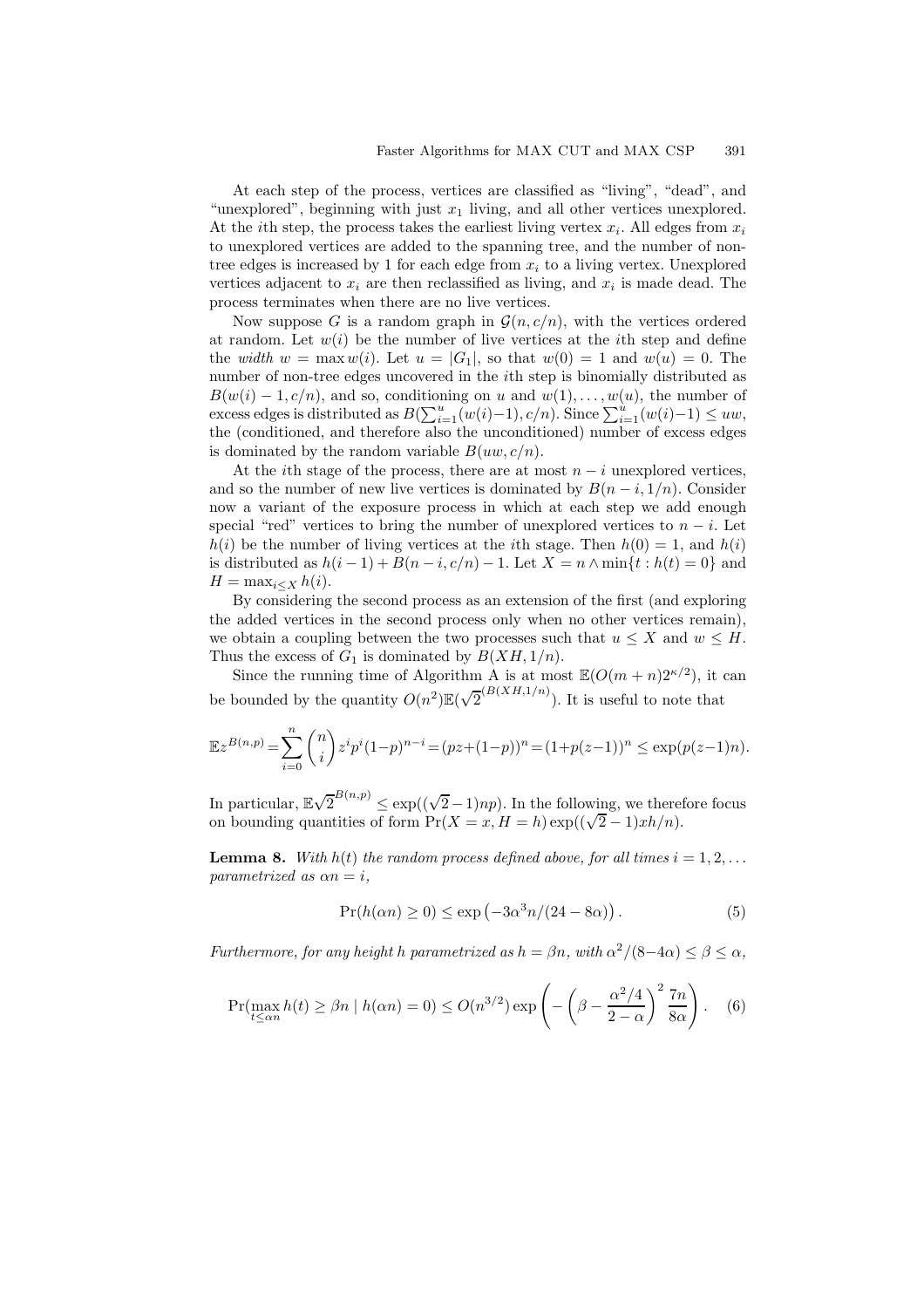<span id="page-10-2"></span>In order to prove the lemma, we shall make use of the following fairly standard bound.

**Claim 9.** With  $N = ni - \binom{i+1}{2}$ , let  $Z_1, Z_2, \ldots, Z_N$ , be a random sequence of *binomial random variables conditioned upon*  $\sum_{j=1}^{N} Z_j = i - 1$ . Parametrize  $i =$  $\alpha$ *n. Suppose that*  $\beta$  *is in the range*  $\alpha^2/(8-4\alpha) \leq \beta \leq \alpha$ , and  $t \leq i$ . Then,  $writing N' = nt - \binom{t+1}{2},$ 

$$
\Pr(\sum_{i=1}^{N'} Z_i \ge \beta n + (t-1)) \le O(\sqrt{n}) \exp\left(-\left(\beta - \frac{\alpha^2}{8 - 4\alpha}\right)^2 \frac{7n}{8\alpha}\right). \tag{7}
$$

We omit the proof.

*Proof (of Lemma [8\)](#page-9-0).* We first prove [\(5\)](#page-9-1). Note that

$$
h(i) = B((n-1) + \dots + (n-i), 1/n) - i + 1 = B\left(ni - \binom{i+1}{2}, 1/n\right) - i + 1
$$

and so  $h(i) \geq 0$  means that

<span id="page-10-4"></span><span id="page-10-0"></span>
$$
B\left(ni - \binom{i+1}{2}, 1/n\right) \ge i+1 = \alpha n + 1. \tag{8}
$$

This binomial r.v. has expectation

<span id="page-10-1"></span>
$$
\left(\alpha n^2 - \binom{\alpha n + 1}{2}\right) \frac{1}{n} \le (\alpha - \alpha^2/2)n. \tag{9}
$$

Thus if [\(8\)](#page-10-0) holds, the r.v. differs from its expectation by at least  $\alpha^2 n/2$ .

We use the inequality that for a sum of independent 0-1 Bernoulli random variables with parameters  $p_1, \ldots, p_n$  and expectation  $\mu = \sum_{i=1}^n p_i$ ,  $\mathbb{P}(X \ge \mu +$  $t \leq \exp\left(-\frac{t^2}{2\mu} + \frac{2t}{3}\right)$ . Together with [\(9\)](#page-10-1) this implies that [\(8\)](#page-10-0) has probability at most  $\exp(-(\alpha^4 n^2/4)/(2\alpha n(1-\alpha/2)+\alpha^2 n/3)) = \exp(-3\alpha^3 n/(24-8\alpha)).$ 

To prove [\(6\)](#page-9-2), we bound the conditional probability

<span id="page-10-3"></span>
$$
\Pr(\max_{t \le \alpha n} h(t) \ge \beta n \mid h(\alpha n) = 0). \tag{10}
$$

In this part, rather than thinking of  $h(i)$  as  $B(ni - \binom{i+1}{2}, 1/n) - i + 1$ , we think of it as a sum of  $N = ni - \binom{i+1}{2}$  independent Bernoulli random variables  $Z_i$  each with distribution  $B(1/n)$ , plus  $-i + 1$ . Note that, conditional on the sum of the  $Z_i$ s, any particular assignment of 0s and 1s is equally likely: the collection of  $Z_i$ s is a random binomial sequence conditioned upon  $h(\alpha n) = 0$ , i.e., upon having sum  $\alpha n - 1$ . We apply Claim [9](#page-10-2) to show that for any given t, the probability of each of the events comprising that in [\(10\)](#page-10-3) is bounded by [\(7\)](#page-10-4), namely  $Pr(h(t) \ge \beta n \mid h(\alpha n) = 0) \le O(\sqrt{n}) \exp \left(-\left(\beta - \frac{\alpha^2}{8-4\alpha}\right)^2 \frac{7n}{8\alpha}\right)$  . Summing over  $1 \le t = \gamma n \le \alpha n$ , the required bound [\(6\)](#page-9-2) follows.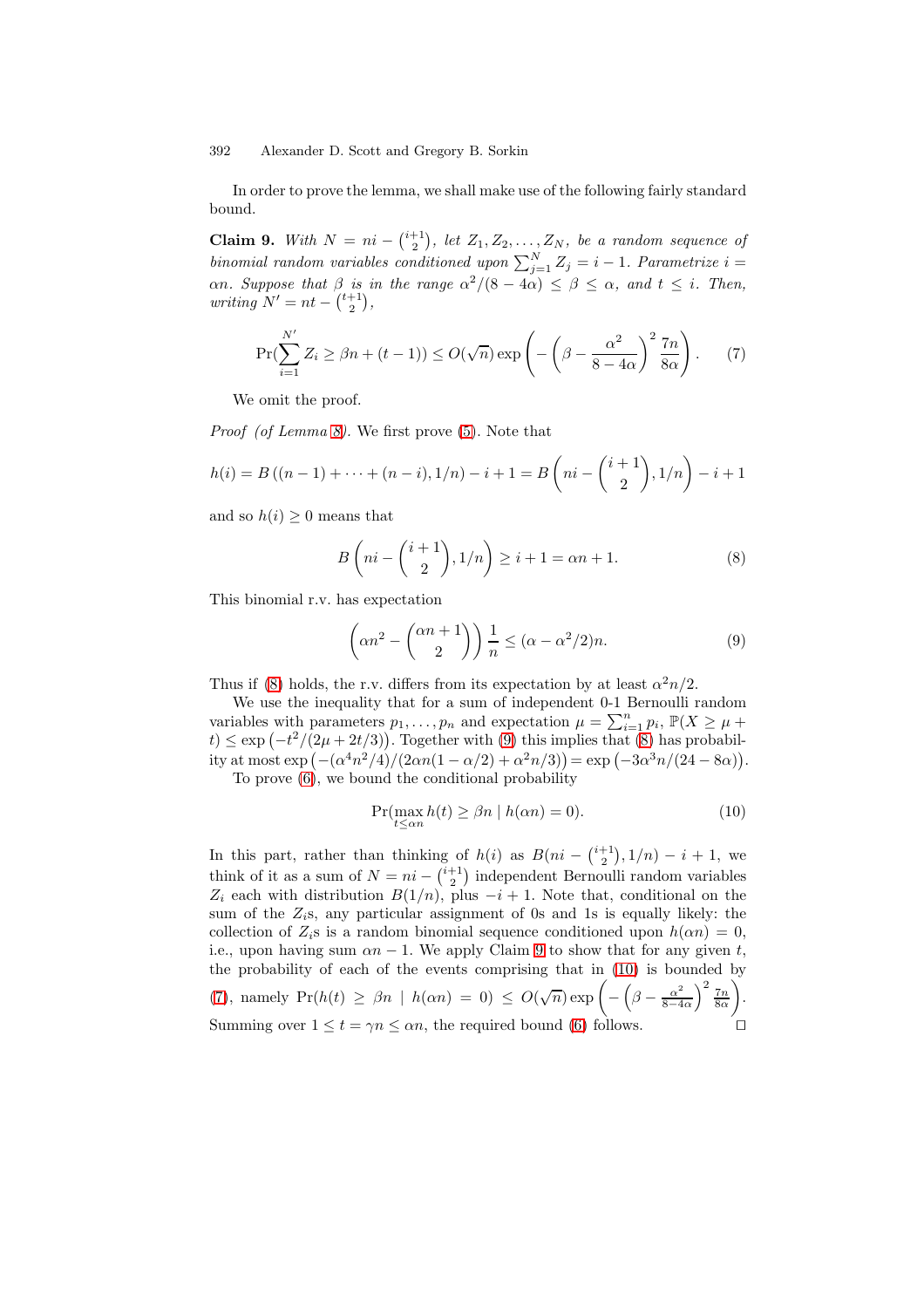<span id="page-11-2"></span>Recall the random process h defined before Lemma [8,](#page-9-0) with stopping time  $X$ and maximum height H.

**Lemma 10.**

$$
\mathbb{E}\left[\exp\left((\sqrt{2}-1)XH/n\right)\right] \leq n^{9/2}.
$$

*Proof.* We show that each possible pair  $X \in \{1, ..., n-1\}$  and  $H \in \{1, ..., \frac{1}{2}n^2 + \dots\}$  $O(1)$ } contributes at most  $O(n^{3/2})$  to the expectation. Specifically, we show that  $O(1)$  f contributes at most  $O(n^{\gamma-1})$  to the expectation. Specifically, we shall  $\alpha$  and  $\beta$ , exp  $((\sqrt{2}-1)\alpha\beta n) \Pr(X = \alpha n) \Pr(Y = \beta n) = O(n^{3/2})$ .

**Case 1.** If  $\beta < \alpha^2/(8 - 4\alpha)$  then, from Lemma [8,](#page-9-0)

$$
\Pr(X = \alpha n) \le \Pr(h(\alpha n) = 0) \le \Pr(h(\alpha n) \ge 0) \le \exp\left(-3\alpha^3 n/(24 - 8\alpha)\right)
$$
\n(11)

and so

$$
\exp\left((\sqrt{2}-1)\alpha\beta n\right)\Pr(X=\alpha n)\leq \exp\left((\sqrt{2}-1)\frac{\alpha^3 n}{8-4\alpha}-\frac{3\alpha^3 n}{24-8\alpha}\right).
$$

This is less than 1 provided that

<span id="page-11-0"></span>
$$
\frac{\sqrt{2}-1}{8-4\alpha} \le \frac{3}{24-8\alpha},
$$

which is easily verified to hold for all  $\alpha \in [0,1]$ .

**Case 2.** If  $\beta \ge \alpha^2/(8 - 4\alpha)$  then, from Lemma [8,](#page-9-0) in addition to [\(11\)](#page-11-0), we have that

$$
\Pr(H = \beta n \mid X = \alpha n) \le \Pr(H \ge \beta n \mid X = \alpha n)
$$

$$
\le O(n^{3/2}) \exp\left(-\left(\beta - \frac{\alpha^2/4}{2 - \alpha}\right)^2 \frac{7n}{8\alpha}\right).
$$

So in this case it suffices to show that

$$
\exp\left(\left[\left(\sqrt{2}-1\right)\alpha\beta n\right]-\left[3\alpha^3 n/(24-8\alpha)\right]-\left[\left(\beta-\frac{\alpha^2/4}{2-\alpha}\right)^2\frac{7n}{8\alpha}\right]\right)\leq 1,\tag{12}
$$

i.e., that

$$
\left[ (\sqrt{2} - 1)\alpha \beta \right] - \left[ 3\alpha^3/(24 - 8\alpha) \right] - \left[ \left( \beta - \frac{\alpha^2/4}{2 - \alpha} \right)^2 \frac{7}{8\alpha} \right] \tag{13}
$$

is at most 0.

For fixed  $a \in (0, 1]$ , [\(13\)](#page-11-1) is maximized by

<span id="page-11-1"></span>
$$
\beta = \frac{4}{7}(\sqrt{2} - 1)\alpha^2 + \frac{\alpha^2}{8 - 4\alpha}.
$$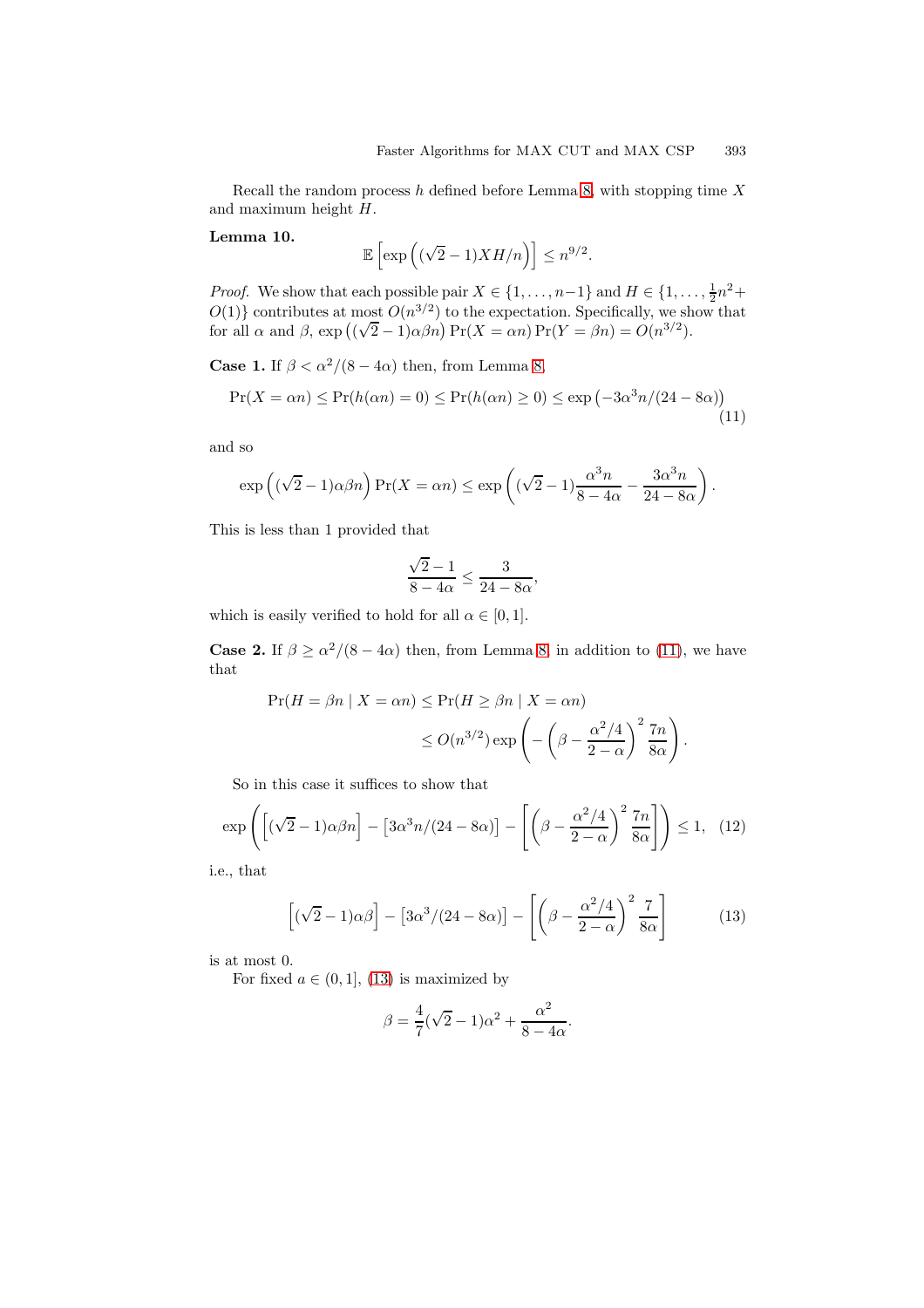<span id="page-12-0"></span>Substituting this value of  $\beta$  into [\(13\)](#page-11-1), and multiplying by the (positive) quantity  $(\alpha - 2)(\alpha - 3)/\alpha^3$  gives a quadratic which is easily seen to be negative on  $(0, 1]$ .

Thus, in both Case 1 and Case 2, for any  $\alpha$  and  $\beta$ , the contribution of the  $X = \alpha n$ ,  $H = \beta n$  term to the expectation of  $(\sqrt{2} - 1)^{X H/n}$  is at most  $O(n^{3/2})$ , and the sum of all  $O(n^3)$  such contributions (recalling that X and H may take on  $O(n)$  and  $O(n^2)$  possible values, respectively) is  $O(n^{9/2})$ .

We can now prove Theorem [3.](#page-3-0)

*Proof (of Theorem [3\)](#page-3-0).* By Theorem [5,](#page-6-0) and the remarks before Lemma [8,](#page-9-0) Algorithm A runs in expected time  $\mathbb{E}(O(m+n)\sqrt{2}^k \leq O(n^2)\mathbb{E}(\sqrt{2}^{B(XH)}) \leq$  $O(n^2) \mathbb{E}(\exp((\sqrt{2}-1)XH/n))$ . But it follows from Lemma [10](#page-11-2) that this is  $O(n^{13/2})$ .  $\Box$ 

# **5 Conclusions**

In the present paper we focus on MAX CUT. Our result for "sparse" instances is strong in that it applies right up to  $c = 1$ , and we expect it could be extended through the scaling window, to  $c = 1 + \lambda n^{-1/3}$  (at the expense of a constant factor depending on  $\lambda$  in the run time, and additional complication in the analysis). We also believe that our methods can be extended to MAX 2-SAT, but the analysis is certainly more complicated. In fact our results already apply to any max csp, and in particular to MAX 2-SAT, but only in the regime where there are about  $n/2$  clauses on n variables; since it is likely that random instances with up to about  $n$  clauses can be solved efficiently on average (the 2-sar phase transition occurs around  $n$  clauses), our present result for MAX 2-SAT is relatively weak.

Since MAX CUT is in general NP-hard (and even NP-hard to approximate to better than a 16/17 factor [\[TSSW00\]](#page-13-9)), it would be interesting to resolve whether dense instances of MAX CUT as well as sparse ones can be solved in polynomial expected time (thus separating the average-case hardness from the worst-case hardness) or whether random dense instances are hard. Precisely the same questions can be asked about MAX 2-SAT, and in both cases we would guess that dense instances are hard, even on average.

## **References**

- <span id="page-12-1"></span> $[BBC<sup>+</sup>01]$  Béla Bollobás, Christian Borgs, Jennifer T. Chayes, Jeong Han Kim, and David B. Wilson, *The scaling window of the 2-SAT transition*, Random Structures Algorithms **18** (2001), no. 3, 201–256.
- <span id="page-12-3"></span>[Bol01] Béla Bollobás, *Random graphs*, Cambridge Studies in Advanced Mathematics, vol. 73, Cambridge University Press, Cambridge, 2001.
- <span id="page-12-2"></span>[CGHS] Don Coppersmith, David Gamarnik, Mohammad Hajiaghayi, and Gregory B. Sorkin, *Random* MAX SAT*, random* MAX CUT*, and their phase transitions*, Submitted for publication. 49 pages.